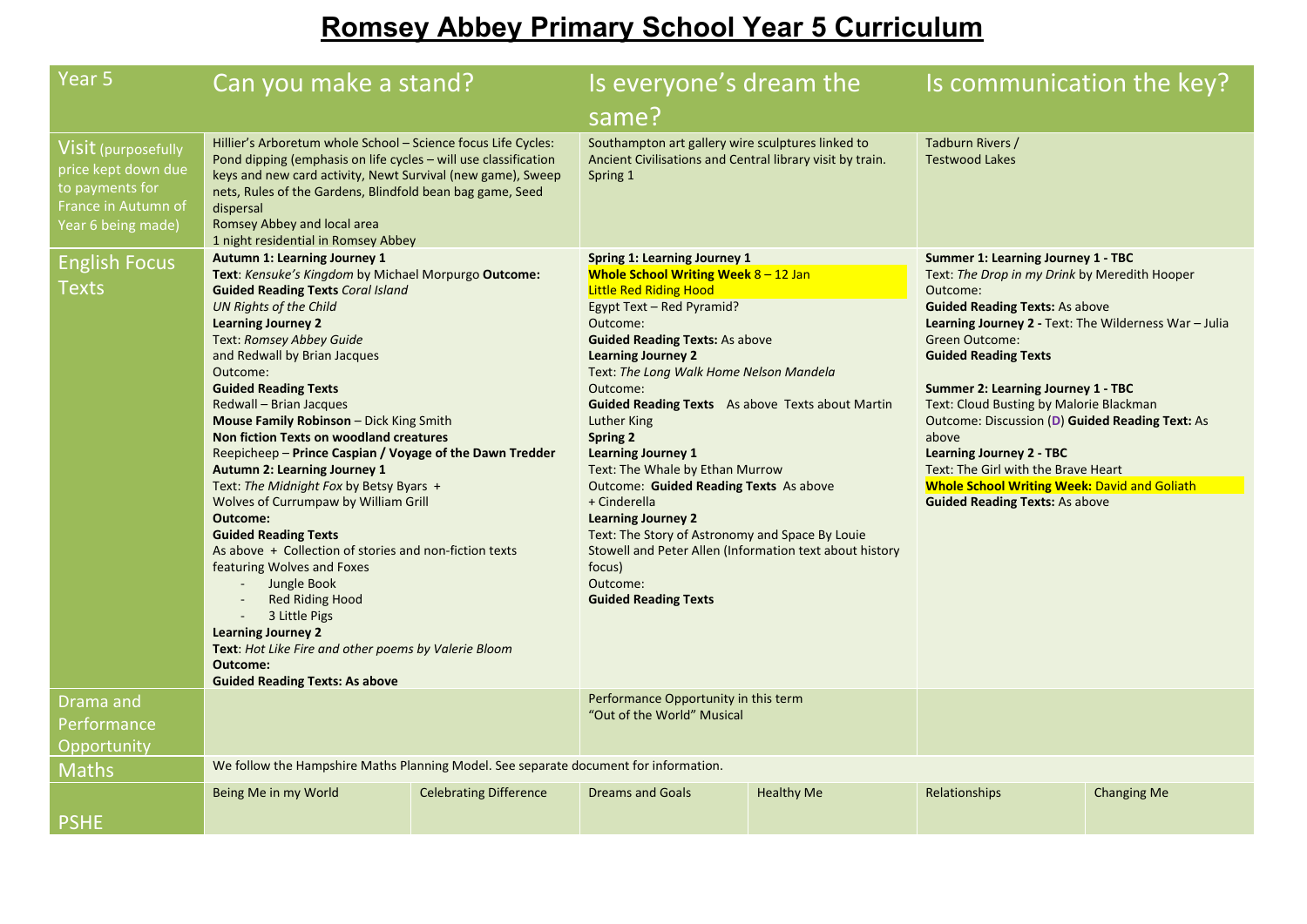| <b>Habit of Mind</b>       | Curiosity                                                                                                                                                      | <b>Empathy and Reflection</b>                                                                                         | Resilience                                                                                                                                                                     | Self-Management                                                                                                                  | Collaboration                                                                                                                                                                                                                   | Creativity                                                                        |
|----------------------------|----------------------------------------------------------------------------------------------------------------------------------------------------------------|-----------------------------------------------------------------------------------------------------------------------|--------------------------------------------------------------------------------------------------------------------------------------------------------------------------------|----------------------------------------------------------------------------------------------------------------------------------|---------------------------------------------------------------------------------------------------------------------------------------------------------------------------------------------------------------------------------|-----------------------------------------------------------------------------------|
| <b>RE UC units</b>         | Concept<br>God<br>Context;<br>What does it mean if God is Holy<br>and loving?                                                                                  | Concept<br><b>Kingdom of God</b><br>Context: What kind of<br>king is Jesus?                                           | Concept<br><b>People of God</b><br>Context:<br>How can following God<br>bring freedom and<br>justice?<br>(fair trade fortnight)                                                | Concept:<br><b>Salvation</b><br>Context:<br>What did Jesus do to save<br>human beings?                                           | Concept<br>Submission<br>Context<br>The Qur'an is revealed to<br>Muhammed<br>Pack                                                                                                                                               | Concept<br><b>God Talk</b><br>Context:<br>Muslim beliefs about God                |
| Assessment<br><b>Focus</b> | <b>Explain and Apply</b><br>Explain how life and Church<br>would be different for Christians<br>if God was just Holy and not<br>loving                         | Evaluate<br>Evaluate whether or not<br>the world could or should<br>learn from Christian ideas<br>about God's kingdom | <b>Evaluate and Explain</b><br>Explain how the story of<br>the Exodus inspires and<br>helps Christians and<br>Jewish people in their<br>faith today                            | <b>Evaluate and Apply</b><br>Weigh up the value and<br>impact of ideas of<br>sacrifice in their own lives<br>and the world today | <b>Evaluate</b><br>Explain the importance or<br>value of submission for<br><b>Muslims</b>                                                                                                                                       | <b>Contextualise</b><br>Explain Muslim ideas and<br>beliefs about God             |
| <b>Science</b>             |                                                                                                                                                                |                                                                                                                       |                                                                                                                                                                                |                                                                                                                                  |                                                                                                                                                                                                                                 |                                                                                   |
| Longitudinal               | Does temperature affect the rate at which tadpoles reach maturity? The idea for this is the idea of evolution through stress encouraging                       |                                                                                                                       |                                                                                                                                                                                |                                                                                                                                  |                                                                                                                                                                                                                                 |                                                                                   |
| Study                      | sexual maturity.                                                                                                                                               |                                                                                                                       |                                                                                                                                                                                |                                                                                                                                  |                                                                                                                                                                                                                                 |                                                                                   |
| <b>Science</b>             | How light behaves and how we see                                                                                                                               |                                                                                                                       |                                                                                                                                                                                |                                                                                                                                  | How sounds are made, travel and can be changed                                                                                                                                                                                  |                                                                                   |
| Learning                   | (6 sessions)<br><b>Chapter 1: How light travels</b>                                                                                                            |                                                                                                                       | Space and gravity continued (learning journeys should<br>not be restricted to a term but learning will be carried                                                              |                                                                                                                                  | (8 sessions)                                                                                                                                                                                                                    |                                                                                   |
| <b>Objectives</b>          | • When light is emitted from a light source it travels in                                                                                                      |                                                                                                                       | across terms until complete.)                                                                                                                                                  |                                                                                                                                  | <b>Chapter 1: Describing sounds</b>                                                                                                                                                                                             |                                                                                   |
|                            | straight lines until it hits an object. This can be represented                                                                                                |                                                                                                                       |                                                                                                                                                                                |                                                                                                                                  | Sounds can be made in many different ways<br>and individual sounds have the properties of pitch and                                                                                                                             |                                                                                   |
| Check:                     | by an arrow.<br>• Shadows form when light hits an opaque object, the area                                                                                      |                                                                                                                       | Circulation: how nutrients get to where they are                                                                                                                               |                                                                                                                                  | volume.                                                                                                                                                                                                                         |                                                                                   |
| Safety in                  | behind is in darkness because light can only travel in                                                                                                         |                                                                                                                       | needed in the body<br>(7 sessions)                                                                                                                                             |                                                                                                                                  | When a sound is made it immediately spreads<br>out in all directions. As it travels its volume decreases                                                                                                                        |                                                                                   |
| <b>Science</b>             | straight lines<br>Chapter 2: How light behaves when it hits                                                                                                    |                                                                                                                       |                                                                                                                                                                                |                                                                                                                                  | but its pitch remains the same.                                                                                                                                                                                                 |                                                                                   |
| (Staffroom                 | objects                                                                                                                                                        |                                                                                                                       | Chapter 1: Getting oxygen into the blood.<br>All animals need oxygen to survive. Air is breathed into<br>the lungs where the oxygen in the air is passed into the              |                                                                                                                                  | Chapter 2: How sounds are made and travel.                                                                                                                                                                                      |                                                                                   |
| <b>Science</b>             | When light hits a transparent<br>$\bullet$                                                                                                                     |                                                                                                                       |                                                                                                                                                                                |                                                                                                                                  | • Sound is made when an object is made to vibrate<br>(move backwards and forwards or up and down).                                                                                                                              |                                                                                   |
| resources) for             | object it goes through it in a<br>straight line so we can see a<br>clear image through it.<br>When light hits a translucent<br>material it goes through it but |                                                                                                                       | blood. Every part of animals bodies need oxygen,<br>especially muscles<br>Muscles need a supply of oxygen and sugar to make<br>them work, they are supplied this by the blood. |                                                                                                                                  | • As the material vibrates it makes whatever it is in<br>contact with vibrate, including air. As the air vibrates<br>it makes whatever it is in contact with vibrate also,<br>which might be a wall or even your eardrum. Sound |                                                                                   |
| hazard cards               |                                                                                                                                                                |                                                                                                                       |                                                                                                                                                                                |                                                                                                                                  |                                                                                                                                                                                                                                 |                                                                                   |
| for risk                   |                                                                                                                                                                |                                                                                                                       |                                                                                                                                                                                |                                                                                                                                  |                                                                                                                                                                                                                                 |                                                                                   |
| assessments.               | is scattered, this means light                                                                                                                                 |                                                                                                                       | The blood circulation model                                                                                                                                                    |                                                                                                                                  | moves through materials vibrating making other<br>materials they are in contact with vibrate.                                                                                                                                   |                                                                                   |
|                            | can pass through but we can't<br>see an image through it.                                                                                                      |                                                                                                                       |                                                                                                                                                                                |                                                                                                                                  |                                                                                                                                                                                                                                 |                                                                                   |
| <b>HIAS Key Ideas</b>      | • When light hits a mirrored                                                                                                                                   |                                                                                                                       | The blood circulates around the body in a way that<br>ensures all muscles in the body get a supply of oxygen<br>and sugar                                                      |                                                                                                                                  | Chapter 3: Why does pitch and volume change?<br>• Pitch and volume are determined by how the                                                                                                                                    |                                                                                   |
| in bold.                   | surface it reflects off it in<br>straight lines, so we can see                                                                                                 |                                                                                                                       | The heart pumps blood to every muscle in the<br>body. The circulatory route must allow the blood                                                                               |                                                                                                                                  | material vibrates:<br>$\Box$                                                                                                                                                                                                    | Pitch is determined by how fast an object                                         |
| <b>NC Objectives</b>       | an image in the reflective                                                                                                                                     |                                                                                                                       | to collect oxygen from the lungs, sugar from the<br>intestines and visit muscles.                                                                                              |                                                                                                                                  |                                                                                                                                                                                                                                 | vibrates, i.e. the frequency of vibration. The                                    |
| in italics.                | material<br>Some times when light hits a material it reflects off it in                                                                                        |                                                                                                                       | The blood then returns to the heart where it is<br>pumped again.                                                                                                               |                                                                                                                                  | $\Box$                                                                                                                                                                                                                          | higher the frequency the higher the pitch.<br>Volume is determined by how big the |
| Additional                 | many different directions (it is scattered). In this case                                                                                                      |                                                                                                                       |                                                                                                                                                                                |                                                                                                                                  |                                                                                                                                                                                                                                 | movement of each vibration is (the amplitude                                      |
| Guidance on                | light will be reflected but no image will be seen in the<br>material                                                                                           |                                                                                                                       |                                                                                                                                                                                |                                                                                                                                  | of vibration). The bigger the amplitude the<br>higher the volume.                                                                                                                                                               |                                                                                   |
|                            |                                                                                                                                                                |                                                                                                                       |                                                                                                                                                                                |                                                                                                                                  |                                                                                                                                                                                                                                 |                                                                                   |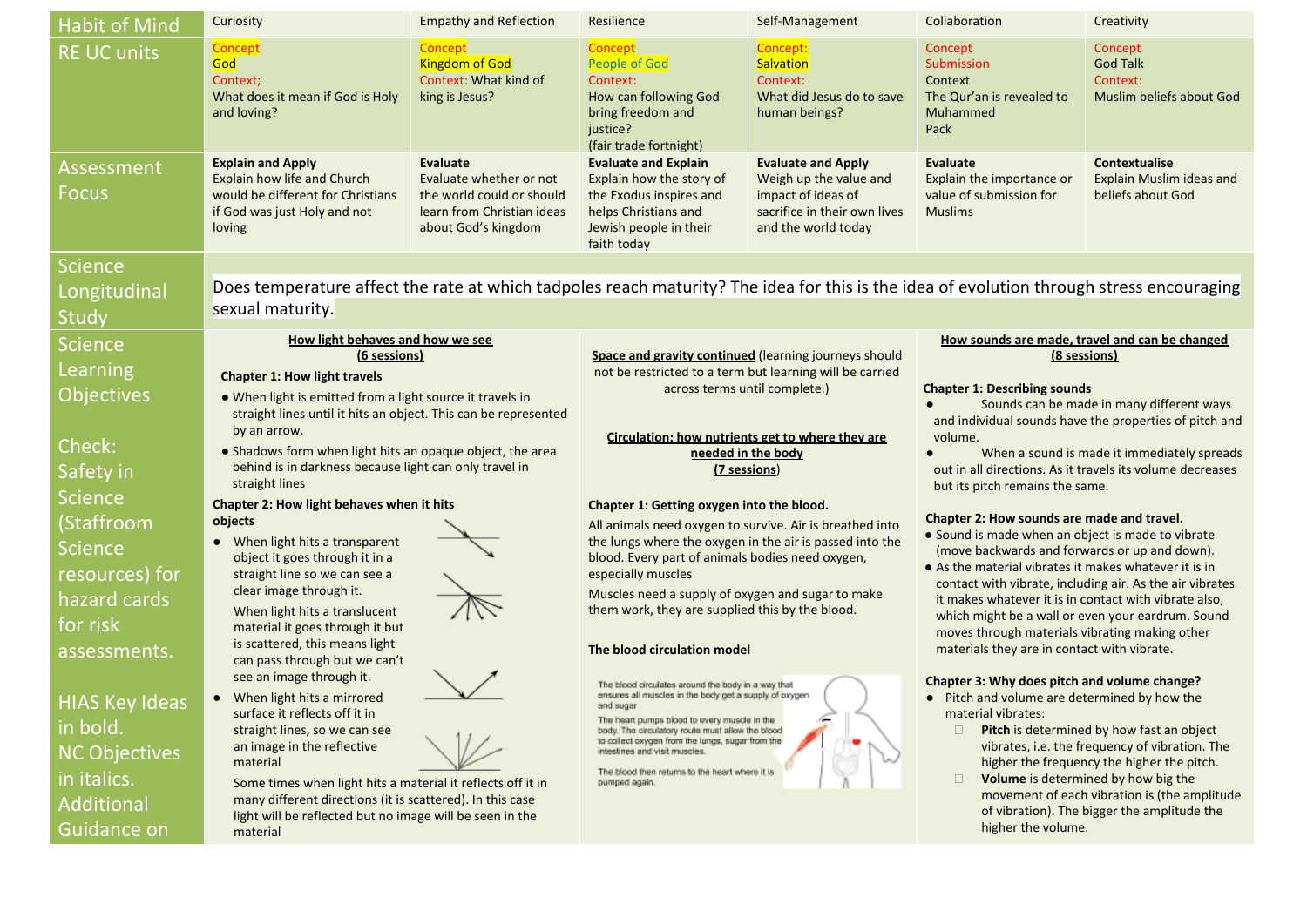# Key Ideas document in /teachers

His

Shiny surfaces are better reflectors and rough surfaces scatter light more. Opaque objects don't allow any light to pass through them.

## **Chapter 3: How we see.**

Animals see objects when light is reflected off the object and enters the eye through the pupil. The pupil changes its size to allow enough, but not too much light into the eye. Too much light damages the eye and too little results in poor quality images.

#### **Space and gravity (8 sessions)**

## **Chapter 1: Where the Earth is in space**

- The universe is vast and contains billions of stars.
- The solar system is a collection our solar system of planets and moons orbiting our nearest star, the sun. It can be represented using a model.



• All objects in the solar system are spinning as well as orbiting.

● The time it takes for an object to spin once is called a day

|                               | • The time it takes a planet to orbit the un is called a year                                                                                                                                                                                                                                                                                                                                                                                                                                                                                                                                                                                                                                                                                                 |                                                                                                                                              |                                                                                                                                                                         |
|-------------------------------|---------------------------------------------------------------------------------------------------------------------------------------------------------------------------------------------------------------------------------------------------------------------------------------------------------------------------------------------------------------------------------------------------------------------------------------------------------------------------------------------------------------------------------------------------------------------------------------------------------------------------------------------------------------------------------------------------------------------------------------------------------------|----------------------------------------------------------------------------------------------------------------------------------------------|-------------------------------------------------------------------------------------------------------------------------------------------------------------------------|
|                               | <b>Chapter 2: Stars and other objects</b><br>• Stars produce vast amounts of heat and light. All other<br>objects are lumps of rock, metal or ice and can be seen<br>because they reflect the light of stars<br><b>Chapter 3: Gravity and its effects</b><br>• Gravity is a force of attraction between any two things<br>that have mass and bigger masses exert bigger forces.<br>• Gravity works over a distance but gets weaker as the<br>distance increases. Stars, planets and moons have so<br>much mass they exert a large gravitational attraction on<br>other things, including each other.<br>Differences in gravity result in smaller mass objects like<br>$\bullet$<br>planets (or moons) orbiting larger mass objects like stars<br>(or planets) |                                                                                                                                              |                                                                                                                                                                         |
| <b>History</b>                | Local history study Romsey Abbey to include Vikings,<br>Ethelfleda, Black Death, Henry V111, Civil war, WW1 and<br>WW <sub>2</sub> .                                                                                                                                                                                                                                                                                                                                                                                                                                                                                                                                                                                                                          | Earliest civilisations overview (Hampshire Services Pack)<br>Depth study – Ancient Egypt<br>Parallel history - The Ancient World (Good text) |                                                                                                                                                                         |
| <b>Learning</b>               | I know about an historical site dating from a period beyond<br>1066 that is significant in the locality.                                                                                                                                                                                                                                                                                                                                                                                                                                                                                                                                                                                                                                                      | Did these civilisations have anything in common and<br>what did each achieve?                                                                |                                                                                                                                                                         |
| <b>Objectives</b>             |                                                                                                                                                                                                                                                                                                                                                                                                                                                                                                                                                                                                                                                                                                                                                               |                                                                                                                                              |                                                                                                                                                                         |
| Geography                     | <b>Local Study Romsey</b>                                                                                                                                                                                                                                                                                                                                                                                                                                                                                                                                                                                                                                                                                                                                     | Egypt                                                                                                                                        | <b>Rivers</b>                                                                                                                                                           |
| Learning<br><b>Objectives</b> | Human and physical geography<br>I can describe and understand key aspects of: human<br>geography, including: types of settlement and land use,                                                                                                                                                                                                                                                                                                                                                                                                                                                                                                                                                                                                                | Geographical skills and fieldwork                                                                                                            | I can name and locate counties and cities of the United<br>Kingdom, geographical regions and their identifying<br>human and physical characteristics, key topographical |

● Smaller objects and tighter strings and surfaces tend to vibrate with a higher frequency.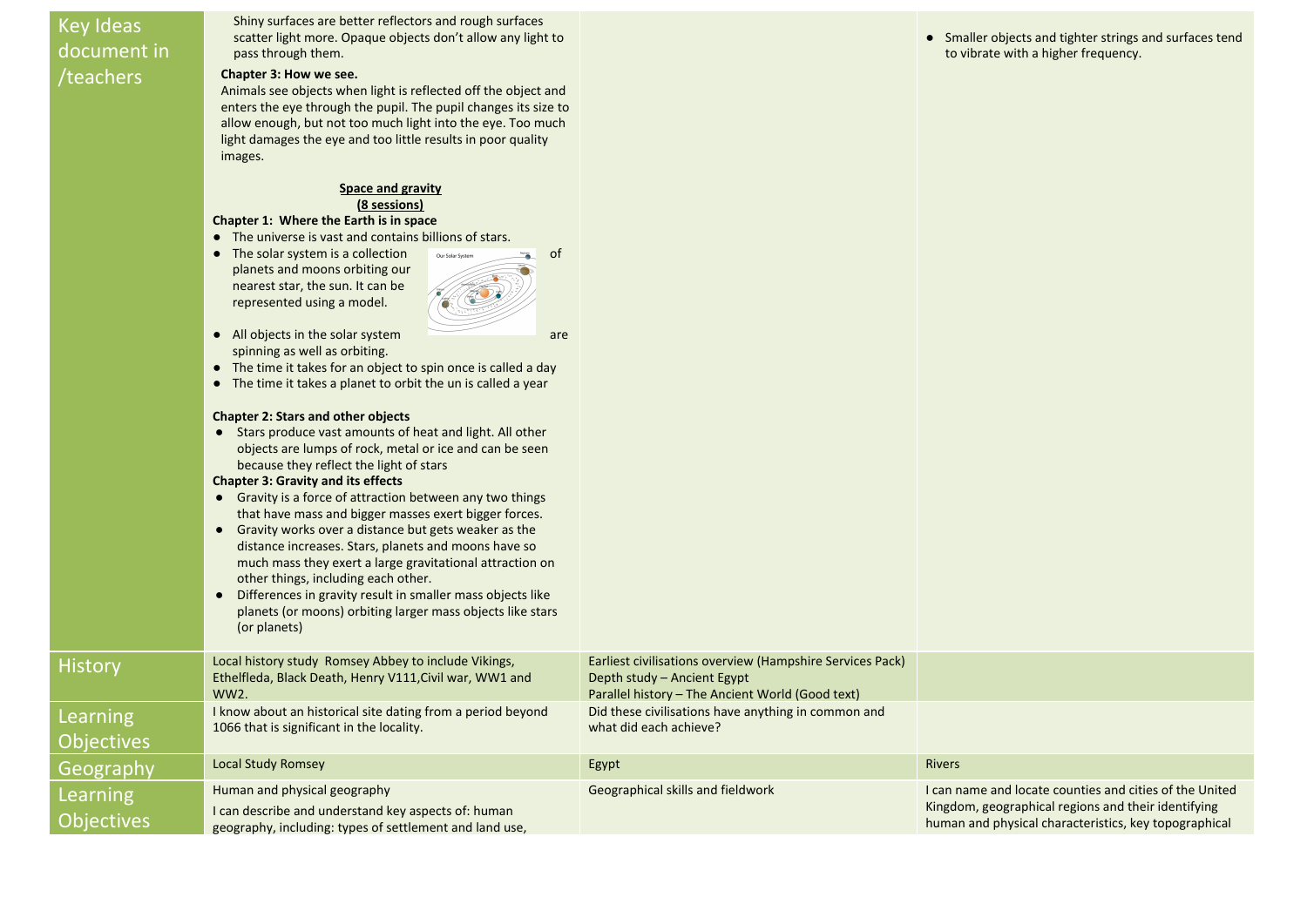economic activity including trade links, and the distribution of natural resources including energy, food, minerals and water within Romsey.

#### Fieldwork study – 2 weeks

- e.g. Survey the use of land in the immediate locality of the school e.g. local high street, walking distance area, using the following classifications:
	- Residential: houses, flats, hotels, hostels
	- Retail: food, clothing, footwear, sports, toys, furniture, etc….
	- Professional/ Commercial: solicitors, banks, building societies, company offices etc….
	- Industrial and Storage: machine tools, engineering, factories, warehouses
	- Entertainment/ Leisure: theatres and cinemas, public houses, restaurants, cafes
	- Public Authorities: local government offices, police, libraries, hospitals, churches, chapels, schools
	- Other: vacant property, car parking, open spaces, development sites
- Compare the land-use in the area chosen with old maps and photographs of the same area to examine how the land-use has changed over time. Investigate why the land-use has changed
- Undertake a survey of buildings and materials
- Investigate what jobs people do within and beyond the school, in the local area. Sort them into categories and investigate where and how far people travel to work
- Compare shops in the local area with the nearest city centre

Interview/ question people who use the shops about the services/ types of shop provided/ shopping habits

Design questions and studies to conduct in the local area. Identify local features on a map and begin to experiment with four figure grid references, using them to locate and describe local features.

Undertake surveys.

Conduct investigations.

Classify buildings.

Use recognised symbols to mark out local areas of interest on own maps.

Choose effective recording and presentation methods e.g. tables to collect data.

Present data in an appropriate way using keys to make data clear.

I can use maps, atlases, globes and digital/computer mapping to locate countries and describe features studied - Egypt.

Locate the Equator on a map, atlas and globe and draw conclusions about the climates of countries on the Equator and on the tropics.

Locate largest urban areas on a map and use geographical symbols e.g. contours to identify flattest

and hilliest areas of the continent. Ask questions e.g. what is this landscape like? What is

life like there? Study photos/pictures/maps to make comparisons

between locations.

Identify and explain different views of people including themselves.

features (including hills, mountains, coasts and rivers), and land-use patterns; and understand how some of these aspects have changed over time.

Use maps to locate features of the UK e.g. rivers, mountains, large cities.

Use the language of rivers e.g. erosion, depostion, transportation.

Explain and present the process of rivers. Compare how river use has changed over time and research the impact on trade in history.

Research and discuss how water affects the environment, settlement, environmental change and sustainability.

Make field notes/observational notes about land features.

Visit a river, locate and explain the features. Record measurement of river width/depth.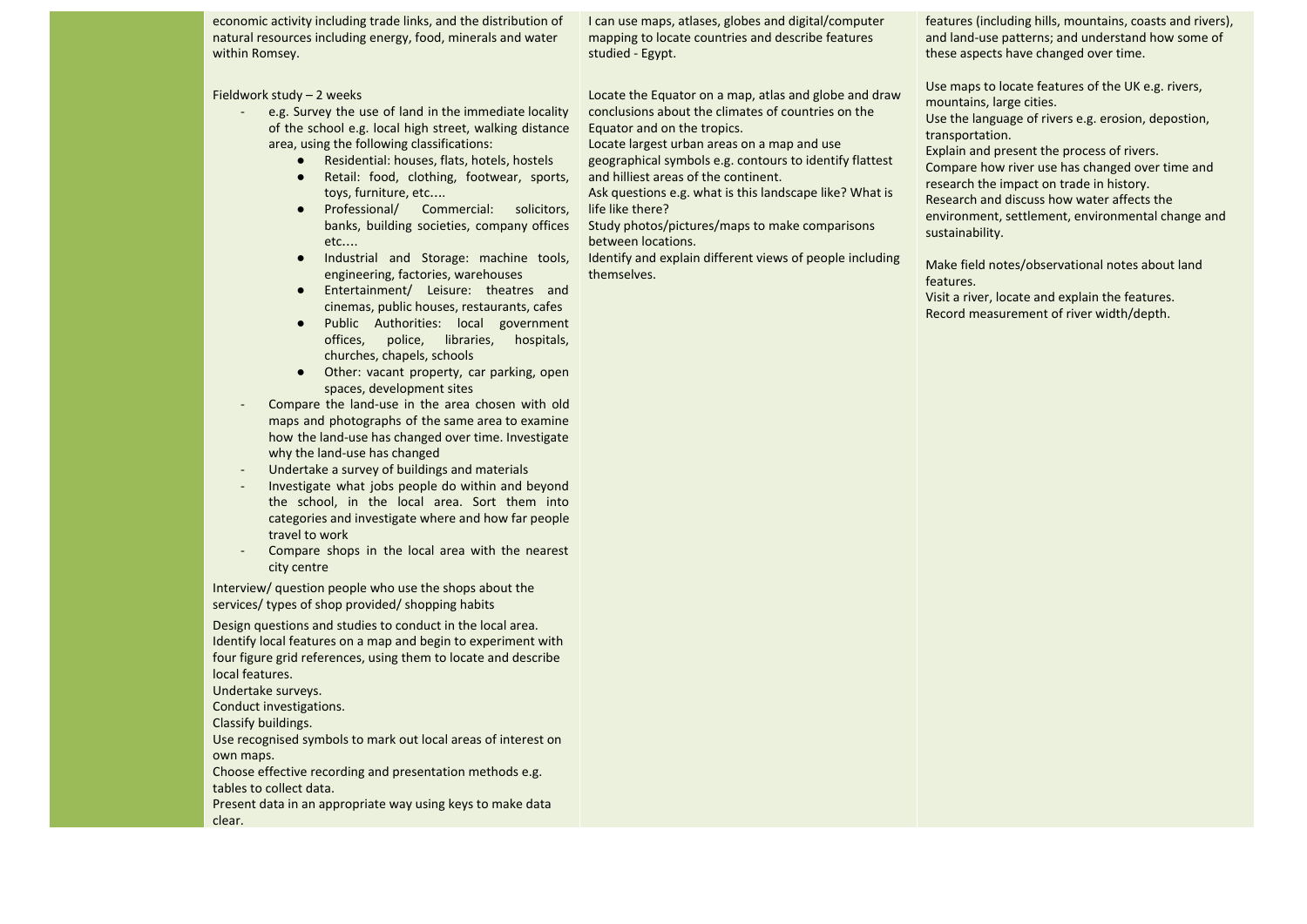|                               | Draw conclusions from the data.<br>I can name and locate counties and cities of the United<br>Kingdom, geographical regions and their identifying human<br>and physical characteristics, key topographical features<br>(including hills, mountains, coasts and rivers), and land-use<br>patterns; and understand how some of these aspects have<br>changed over time.<br>(Link to Romsey Abbey)                                 |                                                                                                                                                                                                                                                                 |                                                                                                   |
|-------------------------------|---------------------------------------------------------------------------------------------------------------------------------------------------------------------------------------------------------------------------------------------------------------------------------------------------------------------------------------------------------------------------------------------------------------------------------|-----------------------------------------------------------------------------------------------------------------------------------------------------------------------------------------------------------------------------------------------------------------|---------------------------------------------------------------------------------------------------|
|                               | Use maps to locate features of the UK e.g. rivers, mountains,<br>large cities.<br>Explain and defend which are physical and which are human<br>features.<br>Label counties, cities, mountains and rivers.<br>Study photographs and maps of 3 different locations in the UK.<br>Ask Geographical questions e.g. How was the land used in the<br>past? How has it changed? What made it change? How may it<br>continue to change? |                                                                                                                                                                                                                                                                 |                                                                                                   |
|                               | Place knowledge<br>I can understand geographical similarities and differences<br>through the study of human and physical geography of a<br>region of the United Kingdom (Romsey).                                                                                                                                                                                                                                               |                                                                                                                                                                                                                                                                 |                                                                                                   |
|                               | Geographical skills and fieldwork<br>I can use maps, atlases, globes and digital/computer mapping<br>to locate countries and describe features studied - UK.                                                                                                                                                                                                                                                                    |                                                                                                                                                                                                                                                                 |                                                                                                   |
|                               | I can use the eight points of a compass, four and six-figure grid<br>references, symbols and key (including the use of Ordnance<br>Survey maps) to build my knowledge of the United Kingdom.                                                                                                                                                                                                                                    |                                                                                                                                                                                                                                                                 |                                                                                                   |
| <b>Art and Design</b>         |                                                                                                                                                                                                                                                                                                                                                                                                                                 |                                                                                                                                                                                                                                                                 |                                                                                                   |
| Learning<br><b>Objectives</b> |                                                                                                                                                                                                                                                                                                                                                                                                                                 |                                                                                                                                                                                                                                                                 |                                                                                                   |
| Design<br>Technology          | Begin researching space vehicles to inform DT for<br>the spring term.                                                                                                                                                                                                                                                                                                                                                           | Space: How can we create a space rover and use<br>flowol to operate it?                                                                                                                                                                                         | Understand how key events and individuals in design and<br>technology have helped shape the world |
| Learning<br><b>Objectives</b> |                                                                                                                                                                                                                                                                                                                                                                                                                                 | Generate: Investigate and analyse a range of existing<br>products.<br>Use research and develop design criteria to inform the<br>design of innovative, functional, appealing products that<br>are fit for purpose, aimed at particular individuals or<br>qroups. |                                                                                                   |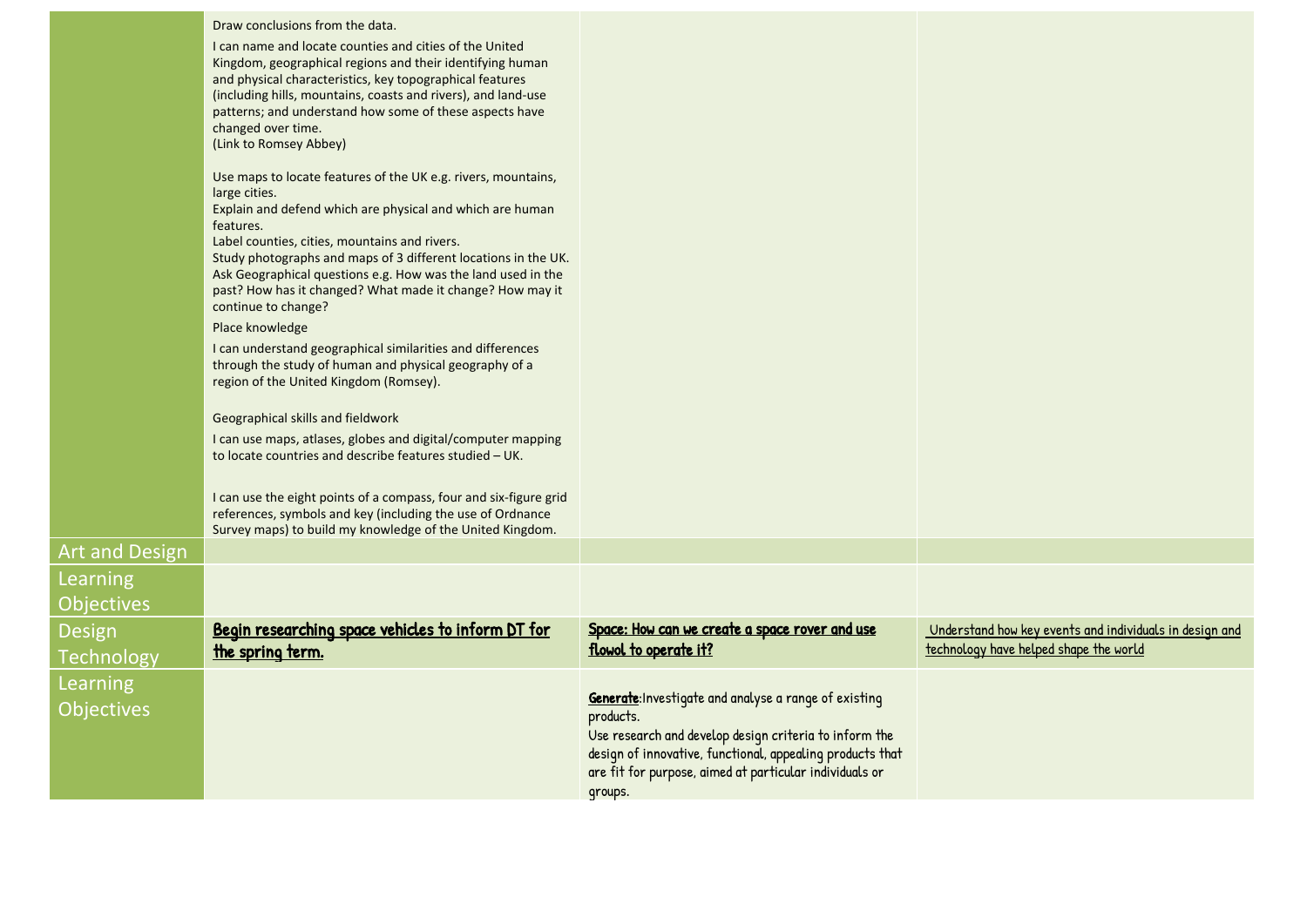|                               |                                                                                                                                                                                                                                                                                                                                                                                                                                                                                                                                                                                                                                                                 | Design:Develop, model and communicate their ideas<br>through discussion, cross-sectional and exploded<br>diagrams,<br>Make: Select from and use a wide range of tools and<br>equipment to perform practical tasks.<br>Select from and use a wider range of materials<br>and components to ensure your product is<br>aesthetically pleasing.<br><b>Evaluate:</b> Evaluate their ideas and products against their<br>own design criteria and consider the views of others to<br>improve their work<br>Technical Knowledge: Understand and use mechanical<br>systems in their products [for example, gears, pulleys,<br>cams, levers and linkages]<br>Understand and use electrical systems in their<br>products [for example, series circuits<br>incorporating switches, bulbs, buzzers and<br>motors]<br>Apply their understanding of how to<br>strengthen, stiffen and reinforce more<br>complex structures<br>Work from detailed plans, modifying where<br>appropriate.<br>Apply their understanding of computing to<br>program, monitor and control their products |                                                                                                                                                                                                                                                                                                                                                                                                                                                                                                                                                                                                                                                                                                                                       |
|-------------------------------|-----------------------------------------------------------------------------------------------------------------------------------------------------------------------------------------------------------------------------------------------------------------------------------------------------------------------------------------------------------------------------------------------------------------------------------------------------------------------------------------------------------------------------------------------------------------------------------------------------------------------------------------------------------------|----------------------------------------------------------------------------------------------------------------------------------------------------------------------------------------------------------------------------------------------------------------------------------------------------------------------------------------------------------------------------------------------------------------------------------------------------------------------------------------------------------------------------------------------------------------------------------------------------------------------------------------------------------------------------------------------------------------------------------------------------------------------------------------------------------------------------------------------------------------------------------------------------------------------------------------------------------------------------------------------------------------------------------------------------------------------|---------------------------------------------------------------------------------------------------------------------------------------------------------------------------------------------------------------------------------------------------------------------------------------------------------------------------------------------------------------------------------------------------------------------------------------------------------------------------------------------------------------------------------------------------------------------------------------------------------------------------------------------------------------------------------------------------------------------------------------|
| <b>Music</b>                  | <b>Rhythm and Aural Games</b><br><b>Harvest</b><br>Class composition of a Harvest Poem with Percussion<br>Early Church music – how music was originally written –<br>Hildegard of Bingham - linked to Ethelfleada - plainsong -<br>compare notation to modern notation - learn Veni Creator<br>Spiritus – (melisma) – sing as a class in the abbey<br>History of the orchestra, grouping of instruments in orchestral<br>sections and their pitch<br>Benjamin Brittens - Young Persons Guide to the Orchestra<br><b>Christmas Songs</b><br>Choral speaking - poetry<br>Performance Opportunity - Harvest Festival Service and<br><b>Christmas Carol Service</b> | <b>Rhythm and Aural Games</b><br>Listening to The planets by Gustav Holst - London<br>Philharmonic Orchestra – match the character of the<br>music to the characters of Holst's planets.<br>Mars – BBC 10 Pieces – special study<br>Performance opportunity – "Out of this World" musical<br>by Spiderweb Musicals                                                                                                                                                                                                                                                                                                                                                                                                                                                                                                                                                                                                                                                                                                                                                   | <b>Rhythm and Aural Games</b><br>Learn the songs and class percussion ensemble from<br>Riversong by Kate Stilitz and Jilly Jarman<br>Listening – Mussorgsky's Dawn over the Moscow River<br>and Armand Marsick's la Source – listen to the 2<br>contrasting descriptive pieces of music and draw<br>artwork inspired by them<br>Writing rhythmic patterns in 2, 3 and 4 time, using<br>crotchets, quavers, minims, dotted minims and<br>semibreves.<br>Compose a short melody on 2 or more notes in either<br>treble or bass clef to depict a river, choosing the tempo<br>and dynamics for the river and writing the melody<br>down using musical notation.<br>Aural recognition of music in 3 and 4 time and<br>conducting patterns |
| Learning<br><b>Objectives</b> | Sing the harvest, plainchant and Christmas songs as part of an<br>ensemble, being aware of pitch and dynamics, singing with<br>increasing accuracy, fluency, control and expression, being<br>aware of the importance of performance.<br><b>Improvise and compose</b> music to illustrate the harvest poem.                                                                                                                                                                                                                                                                                                                                                     | Play and perform in both solo and ensemble context,<br>with increasing accuracy, fluency, control and<br>expression.<br><b>Listen and appreciate</b> music from The Planets Suite and<br>learn about great composers - Gustav Holst                                                                                                                                                                                                                                                                                                                                                                                                                                                                                                                                                                                                                                                                                                                                                                                                                                  | <b>Sing and play</b> percussion instruments with increasing<br>accuracy, fluency, control and expression.<br><b>Listen with attention to detail</b> and recall sounds with<br>increasing aural memory                                                                                                                                                                                                                                                                                                                                                                                                                                                                                                                                 |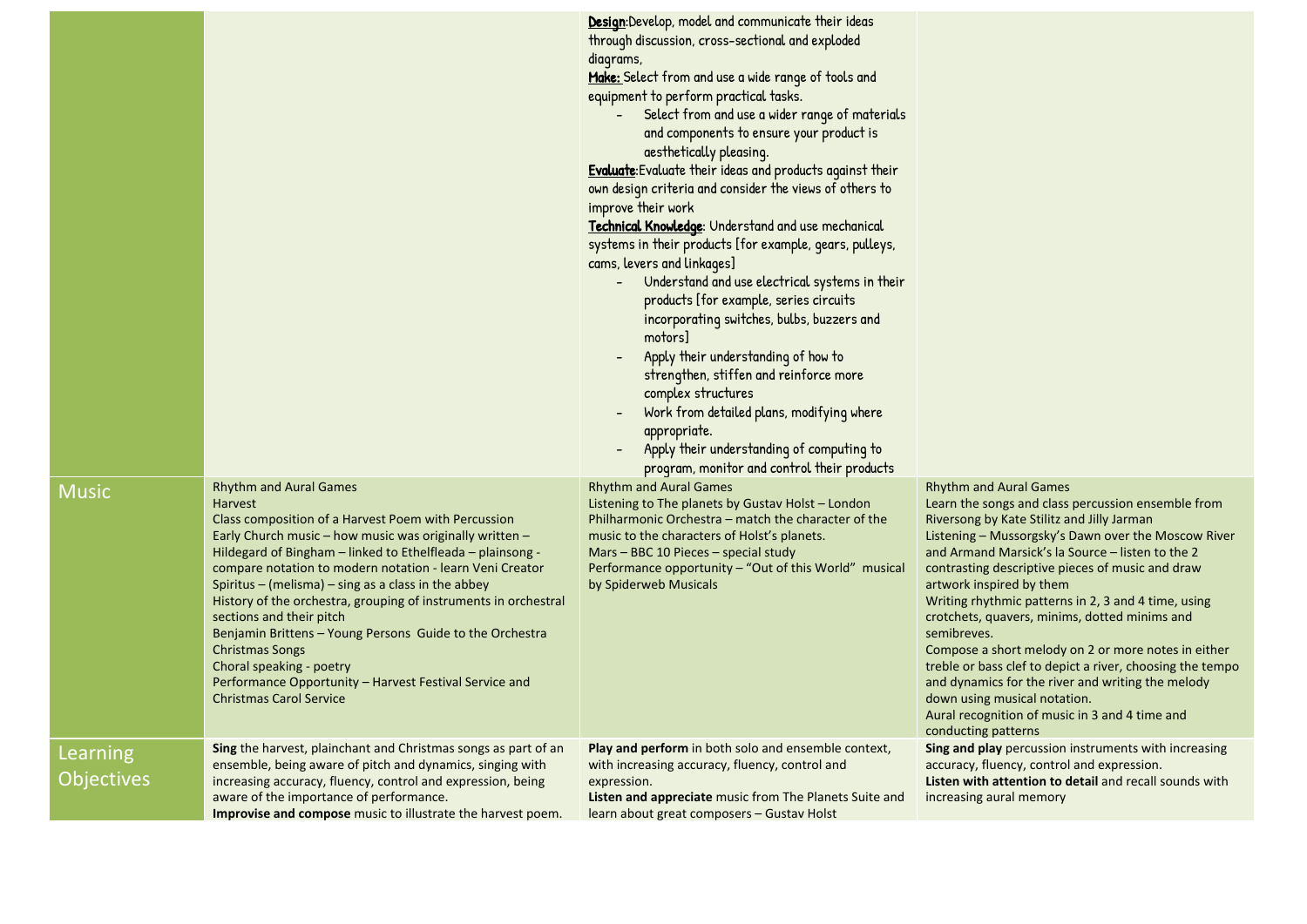|                                                                          | Listen with attention to detail and recall more complicated<br>rhythmic and aural patterns.<br>Develop an understanding of the history of music by looking<br>at how early forms of music were shared and then written<br>down and comparing to modern musical notation<br>Listen to plain chant music from Hildegard of Bingham,<br>understanding that this is similar to the music sung in the<br>abbey at the time of St Ethelfleada.<br>Experience singing plainsong in the Abbey<br>Understand how the instruments of the symphony orchestra<br>are grouped together and their pitch. |                                                                                                                                                                                                                                                                                                                                         | Listen with attention to detail and recall sounds with<br>increasing aural memory                                                                                                                                                                                                                          |                                                                                                                                                                                                                                                                                                                                         | <b>Compose</b> a short piece of music to depict how a river<br>moves using musical notation, being particularly aware<br>of tempo and dynamics using musical notaion<br>Listen to Mussorgsky's Dawn over the Moscow River<br>and Armand Marsick's la Source - use appropriate<br>musical language to describe the 2 different rivers<br>depicted by each piece of music - instrumentation,<br>tempo, dynamics, articulation.<br>Use and understand staff when writing rhythms and<br>music |                                                                            |
|--------------------------------------------------------------------------|--------------------------------------------------------------------------------------------------------------------------------------------------------------------------------------------------------------------------------------------------------------------------------------------------------------------------------------------------------------------------------------------------------------------------------------------------------------------------------------------------------------------------------------------------------------------------------------------|-----------------------------------------------------------------------------------------------------------------------------------------------------------------------------------------------------------------------------------------------------------------------------------------------------------------------------------------|------------------------------------------------------------------------------------------------------------------------------------------------------------------------------------------------------------------------------------------------------------------------------------------------------------|-----------------------------------------------------------------------------------------------------------------------------------------------------------------------------------------------------------------------------------------------------------------------------------------------------------------------------------------|--------------------------------------------------------------------------------------------------------------------------------------------------------------------------------------------------------------------------------------------------------------------------------------------------------------------------------------------------------------------------------------------------------------------------------------------------------------------------------------------|----------------------------------------------------------------------------|
| Computing<br>Needs an<br><b>Information</b><br><b>Technology</b><br>Unit | <b>Computer Science - Games</b><br>Making - which program?                                                                                                                                                                                                                                                                                                                                                                                                                                                                                                                                 |                                                                                                                                                                                                                                                                                                                                         | <b>Computer Science</b><br>Digital Literacy - Mandela<br><b>bias</b>                                                                                                                                                                                                                                       | <b>Computer Science</b><br><b>Information Technology</b><br>Unit using the Flowal<br>Boxes to                                                                                                                                                                                                                                           | Digital Literacy - CEOP<br>Unit to be taught - link to<br>Relationships - Jigsaw -<br>Piece 3, 5 and 6.                                                                                                                                                                                                                                                                                                                                                                                    | Digital Literacy - River<br>Study                                          |
| Learning<br><b>Objectives</b>                                            | Solve problems by decomposing<br>them into smaller parts<br>Use selection in programs Work<br>with variables Use logical<br>reasoning to explain how some<br>simple algorithms work Use<br>logical reasoning to detect and<br>correct errors in algorithms<br>Understand computer networks,<br>including the internet<br>Appreciate how search results<br>are ranked                                                                                                                                                                                                                       |                                                                                                                                                                                                                                                                                                                                         | Combine a variety of<br>software to accomplish<br>given goals<br>Select, use and combine<br>software on a range of<br>digital devices Analyse<br>data<br>Evaluate data<br>Design and create<br>systems                                                                                                     | Solve problems by<br>decomposing them into<br>smaller parts Use<br>selection in programs<br>Work with variables Use<br>logical reasoning to<br>explain how some simple<br>algorithms work Use<br>logical reasoning to detect<br>and correct errors in<br>algorithms                                                                     | Understand the<br>opportunities computer<br>networks offer for<br>collaboration<br>Be discerning in<br>evaluating digital content                                                                                                                                                                                                                                                                                                                                                          |                                                                            |
| <b>PE</b>                                                                | Gymnastics<br>Net/wall games<br>Strike/field games<br>Invasion games<br><b>Athletics</b>                                                                                                                                                                                                                                                                                                                                                                                                                                                                                                   | Dance<br>-street/cheerleading<br>Net/wall games<br>Strike/field games<br><b>Invasion games</b><br><b>Athletics</b>                                                                                                                                                                                                                      | Gymnastics<br>Invasion games<br>Net/wall games<br>Strike/field games<br><b>Athletics</b>                                                                                                                                                                                                                   | Country dance<br>Net/wall games<br>Strike/field games<br>Invasion games<br><b>Athletics</b>                                                                                                                                                                                                                                             | Net/wall games<br>Strike/field games<br>Invasion games<br><b>Athletics</b><br><b>Bikeability</b>                                                                                                                                                                                                                                                                                                                                                                                           | Net/wall games<br>Strike/field games<br>Invasion games<br><b>Athletics</b> |
| Learning<br><b>Objectives</b>                                            | Create, practice, perform and<br>refine longer, more complex<br>sequences including changes in<br>level, direction and speed.<br>Choose actions, body shapes and<br>balances from a wider range of<br>themes and ideas; adapt their<br>performance to the demands of<br>the task, using their knowledge<br>of composition.                                                                                                                                                                                                                                                                 | Compose motifs and plan<br>dances creatively and<br>collaboratively in groups.<br>Adapt and refine different<br>techniques to express<br>themselves in the style of<br>dance they use; perform<br>different styles of dance<br>clearly and fluently.<br>Organize their own safe<br>activities to support class<br>development in dance; | As per Autumn 1 but<br>collaboratively.<br>Create, practice, perform<br>and refine longer, more<br>complex sequences<br>including changes in level,<br>direction and speed.<br>Choose actions, body<br>shapes and balances from<br>a wider range of themes<br>and ideas; adapt their<br>performance to the | Compose motifs and plan<br>dances creatively and<br>collaboratively in groups.<br>Adapt and refine different<br>techniques to express<br>themselves in the style of<br>dance they use; perform<br>different styles of dance<br>clearly and fluently.<br>Organize their own safe<br>activities to support class<br>development in dance; | To use the transferable skills in all 4 areas.<br>Teacher to prepare for change for life and alternate<br>between the different activities.<br>$1st$ week – Athletic – Sports Day<br>$2^{nd}$ week – Invasion<br>$3rd$ week – Net/Wall<br>$4th$ week – Strike Field<br>Rotate for the Whole term<br>Work on specific sports and competition rules                                                                                                                                          |                                                                            |